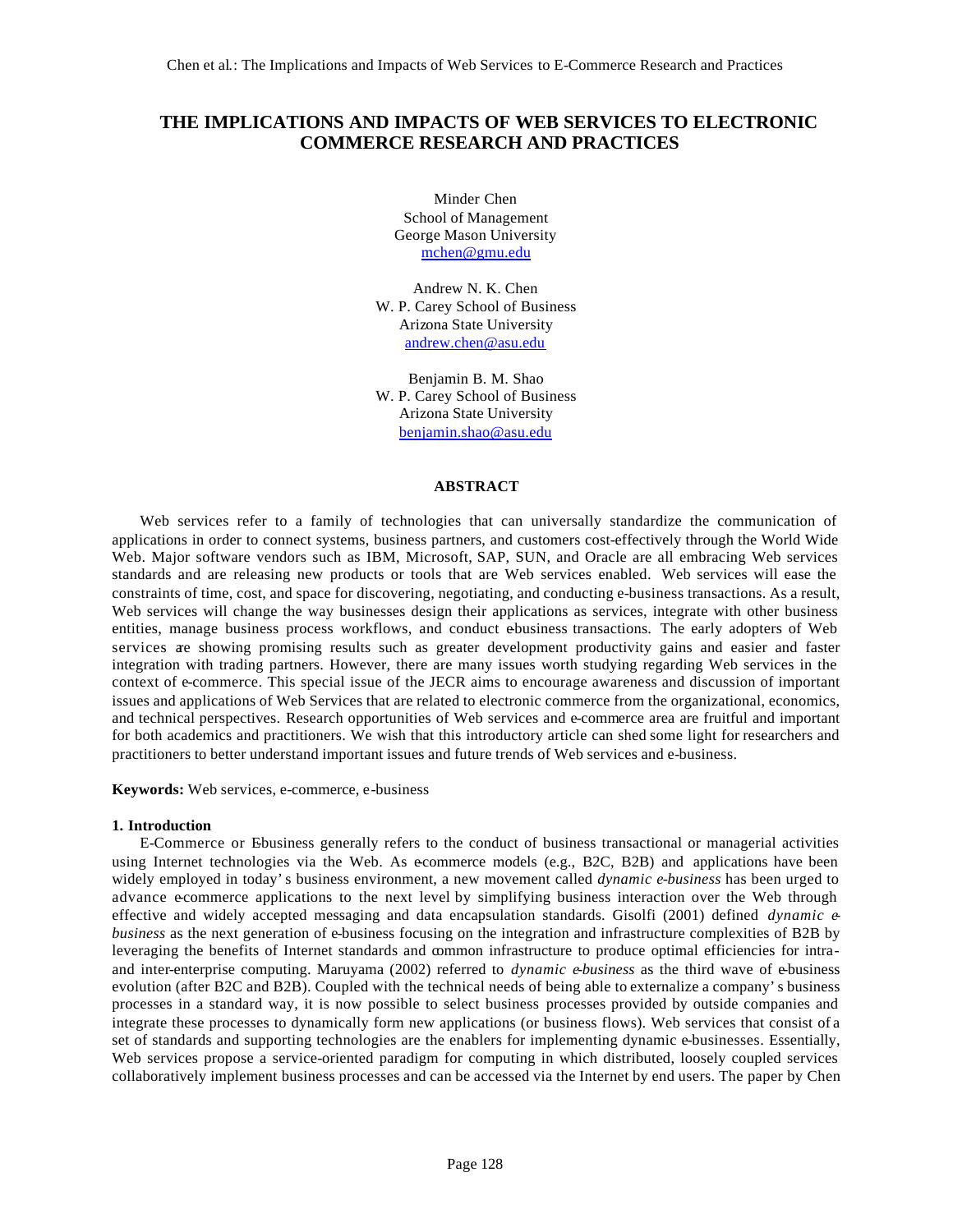and Meixell (2003) published in this special issue addresses several important design and implementation issues of supporting a dynamic e-business process in the context of an e-procurement application.

The use of Web services over the intranet and Internet has increased rapidly. Web services are used to support application-to-application communication and to address interoperability issue for systems integration project, particularly in the context of electronic commerce and e-business. These Web services provide a standard-based approach for different software applications or components involved in supporting real-time information retrieval or presenting dynamic context-driven information to the user. The early adopters of Web services are showing promising results such as greater development productivity gains and easier and faster integration with trading partners. However, there are many issues worth studying regarding Web services in the context of e-commerce. This special issue of the JECR aims to encourage awareness and discussion of important issues and applications of Web services that are related to electronic commerce from the organizational, economics, and technical perspectives.

### **2. Web Services Standards and Infrastructure**

Web services rely on a set of standards to support interoperability among applications developed in different languages and running on different platforms or operating systems. One way to understand Web services is to understand Web services standards. Core Web services standards including SOAP (Simple Object Access Protocol), WSDL (Web Services Description Language), UDDI (Universal Description, Discovery, and Integration), and other emerging ones will be discussed in this section.

2.1 Web Services Definitions

The basic idea of Web services is the use of SOAP messaging protocol to invoke software method in remote systems. This is often described by some technologists as Remote Procedure Calls (RPC) over the Internet protocols (e.g., HTTP). A SOAP message consists of an "Envelope", an optional "Header", and a mandatory "Body". The SOAP "Body" carries application-specific contents including the method name and the serialized values of the methods' input or output parameters (Scribner and Stiver, 2002). Parameters of a Web services method can be a simple value or a compound value (structure or array). Serializing a Web services message in (pure text) XML format allows the SOAP XML to pass through Internet firewall.

The Web services can be considered as a set of callable interfaces to software programs or components, regardless of their implementations. They can be invoked remotely via SOAP messaging. Therefore, these programs can provide services to other applications using Internet protocols. W3C's Web Services Architecture Working Group refers to the services provided by those programs as Web services (W3C, 2002). A detailed definition of Web services by the W3C Web Service Architecture Group stated that (Austin et al., 2002):

**"***A Web service is a software system identified by a URI, whose public interfaces and bindings are defined and described using XML. Its definition can be discovered by other software systems. These systems may then interact with the Web service in a manner prescribed by its definition, using XML based messages conveyed by Internet protocols*."

Additional standards, WSDL and UDDI, were developed to support the description and discovery aspect of the Web services. WSDL is the equivalence of IDL (Interface Definition Language) in CORBA. A WSDL file contains service definitions for distributed systems to support the automatic creation of client-side stubs or proxies, and the binding to the Web services (Christensen, et al., 2001). WSDL is specified in XML format. It describes the interfaces to a Web services implementation in terms of format of the messages, binding of the abstract messages to a concrete protocol, and address of the endpoint. It is a "take-it-or-leave-it" technical contract offered by a Web services provider to Web services consumers.

A Web services developer usually uses a software tool to generate the WSDL file from the source code of a Web services program in which some public methods are marked as Web services operations to be accessed by Web services consumers. A Web services consumer needs to generate a Web services proxy (client) to handle the encoding and messaging of an actual Web services call. A Web services generation software tool that uses a WSDL file as the input can generate the Web services proxy. Once the proxy is generated and referenced, the client application can use the Web services program via a set of the published Web operations as if they were local procedures or objects. The Web services client proxy will handle the serialization and de-serialization between internal data types and SOAP data representation.

UDDI is a registry standard for Web services providers to publish their Web services. It may be used by a Web services consumer to discover (search) Web services developed by Web services providers. The role of UDDI as a service registry along with its relationships with service consumers and providers in the context of service-oriented architecture is depicted in Figure 1.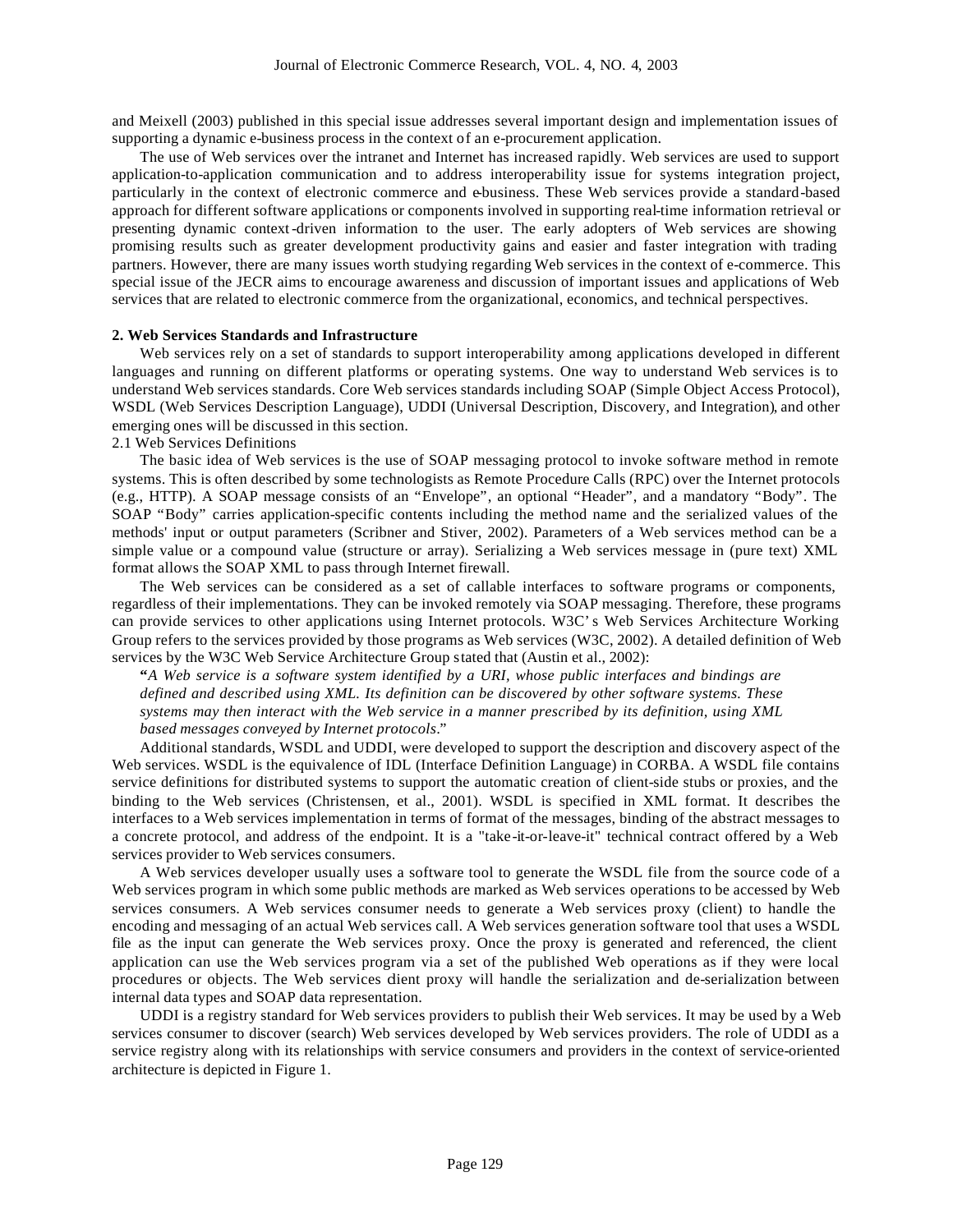

Figure 1. Web Services-Based Architecture

UDDI can store company information, services provided by a company, and the specific technical information for binding with a specific service. The technical binding information for using a Web service will be the URL reference to the WSDL file of the Web service. The structure of UDDI repository is defined in XML Schemas containing four entity types (highlighted in boldface in the following descriptions): (1) **Business entity** contains information about a company; (2) **Business services** are provided by a business entity; (3) **Binding templates** implement business services; and (4) "**tModels**" contain references to technical specifications for services.

The services registered in a UDDI repository are not limited to Web Services. However, when registering Web services, it is recommended to list the WSDL file of a Web service at the <overviewURL> entry of a tModel (Curbera et al., 2001). There are several public UDDI-based directories and they are referred to as "UDDI Business Registry". The access to the UDDI is via Web services, such that its functionality can be embedded in an application. Browser-based tools have also been developed to allow users to submit their Web services entries or search for Web services.

From a system architecture viewpoint, UDDI is a critical component in the service-oriented architecture to support dynamic usages of Web services; i.e., a Web services consumer can search for and bind to a Web service at runtime. However, the dynamic searching and binding of a Web service rarely happens today for the following reasons:

- Currently public UDDI Business Registries contain many Web services that are developed as experiments and their quality and reliability are doubtful.
- The search of a Web service in the registry can be a hit and miss because UDDI does not provide domainspecific classification information to assist the search process.
- There is no active effort of building Web services standards for specific domains or industries. Many industry specific standards are related to XML-based document standards. The lack of such domain specific Web services standards makes it very difficult to write a Web services that can be consumed in a dynamic plug-and-play fashion.

Companies may use public UDDI directories to register their businesses and services, or set up private UDDI systems for internal integration projects. Currently most entries at public UDDI are still at an experimental stage. Many traditional B2B marketplace operators may further refine UDDI standards to set up vertical market registries for Web services. We envision that companies may set up private UDDI-based or non-UDDI-based Web services registries to support their own Web services-based applications. Industry-specific registry may be established to store domain-specific Web services. Classification schemes as well as standards on various Web services interfaces that are common in various industries need to be developed to support domain-specific service registries.

The Service-Oriented Architecture (SOA) depicted in Figure 1 is a model for building loosely coupled software services in distributed environments (Serviceoriented.org, 2003). Web Services are considered an instance of an SOA. The Web services network is an application level network involving a number of participants: service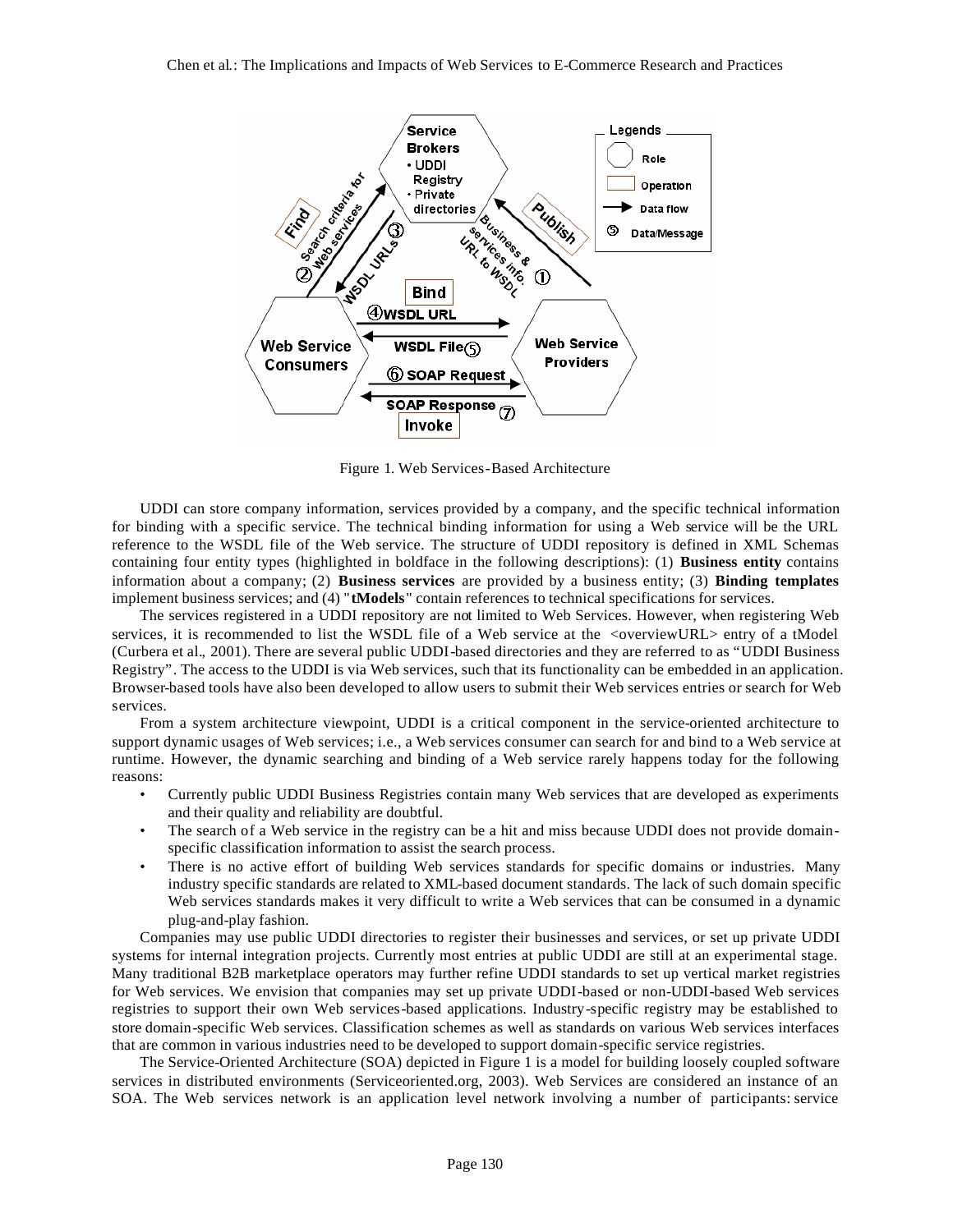providers, service consumers, and service registry operators. Further research is needed to identify additional standards, enabling technologies, and business models for achieving Web services-centric application development to deliver software as service (Hagel, 2002; Sprott et al., 2003).

2.2 Service-Oriented Standard Stacks

When SOAP was first developed, it was intended as a simple messaging protocol to provide remote procedure calls over the HTTP protocols. However, Web services have been gradually used to support critical business applications; therefore, additional standards, such as security and composition, have been developed or should be developed to support different aspects of Web services-based applications. A Web services standards or technologies stack (Booth et al., 2003; Gottschalk et al., 2002) is shown in Figure 2 to illustrate the relationships and dependencies among various Web services standards. It can be used by standards organizations in guiding the standards development efforts and used by IT user organizations to assess deployment strategies for Web services technologies.

The bottom layer of the stack is the basic communication protocol layer for Web services including TCP/IP, HTTP, Simple Mail Transfer Protocol (SMTP), etc. XML 1.0 Specification (W3C, 2000) and XML Schema (W3C, 2001) are the definition languages used to define all the other Web services standards except the communication protocols. The basic messaging protocol is SOAP. There are several efforts, such as WS-ReliableMessaging (Ferris and Langworthy, 2003), to enhance the functionality of SOAP via processing information placed in the SOAP header. The grand vision of Web services-oriented architecture is that Web services can be composed and invoked dynamically to support business processes within and across enterprises. Hence, the highest layer of the Web services standards stack, the Service Composition layer, has emerged. This layer consists of standards that specify how individual Web services can be composed to support business processes. A number of new standards have been introduced to address this Web services composition issue, including BPEL4WS (Business Process Execution Language for Web Services), WSCI (Web Services Choreography Interface), and BPML (Business Process Modeling Language) (Andrews et al., 2003; Arkin et al., 2003; Arkin, 2002).



Figure 2. Web Services Standards Stack

BPEL4WS is a specification that enables a business process to be performed using a number of Web services, possibly services provided by other companies. As a joint effort by BEA Systems, IBM, and Microsoft, BPEL4WS combines and replaces IBM's Web Services Flow Language (WSFL) and Microsoft's XLANG specification. It describes executable business processes that rely on the import and export of Web services, and provides a formal standard for specifying business processes and business interaction protocols. It aims to specify the mutually visible message exchange behavior of each of the parties (e.g., trading partner) involved in the process, without revealing their internal behavior. BPEL4WS is supported by commercial products, such as Collaxa and BizTalk 2004. The advancement in Web services composition will have a major impact on research and practice in business processes and workflow applications (Leymann et al., 2002).

Some of the major concerns among companies considering adoption of Web services are security, scalability, reliability, and manageability issues (Orchard, 2002). Existing standards can be deployed or new standards need to be developed to address these issues at various layers of the Web services architecture. For example, WS-Security is one of the emerging "standards" proposed by IBM, Microsoft, and VeriSign to enhance SOAP messaging to provide Web services security through message integrity, message confidentiality, and single message authentication (Atkinson et al., 2002).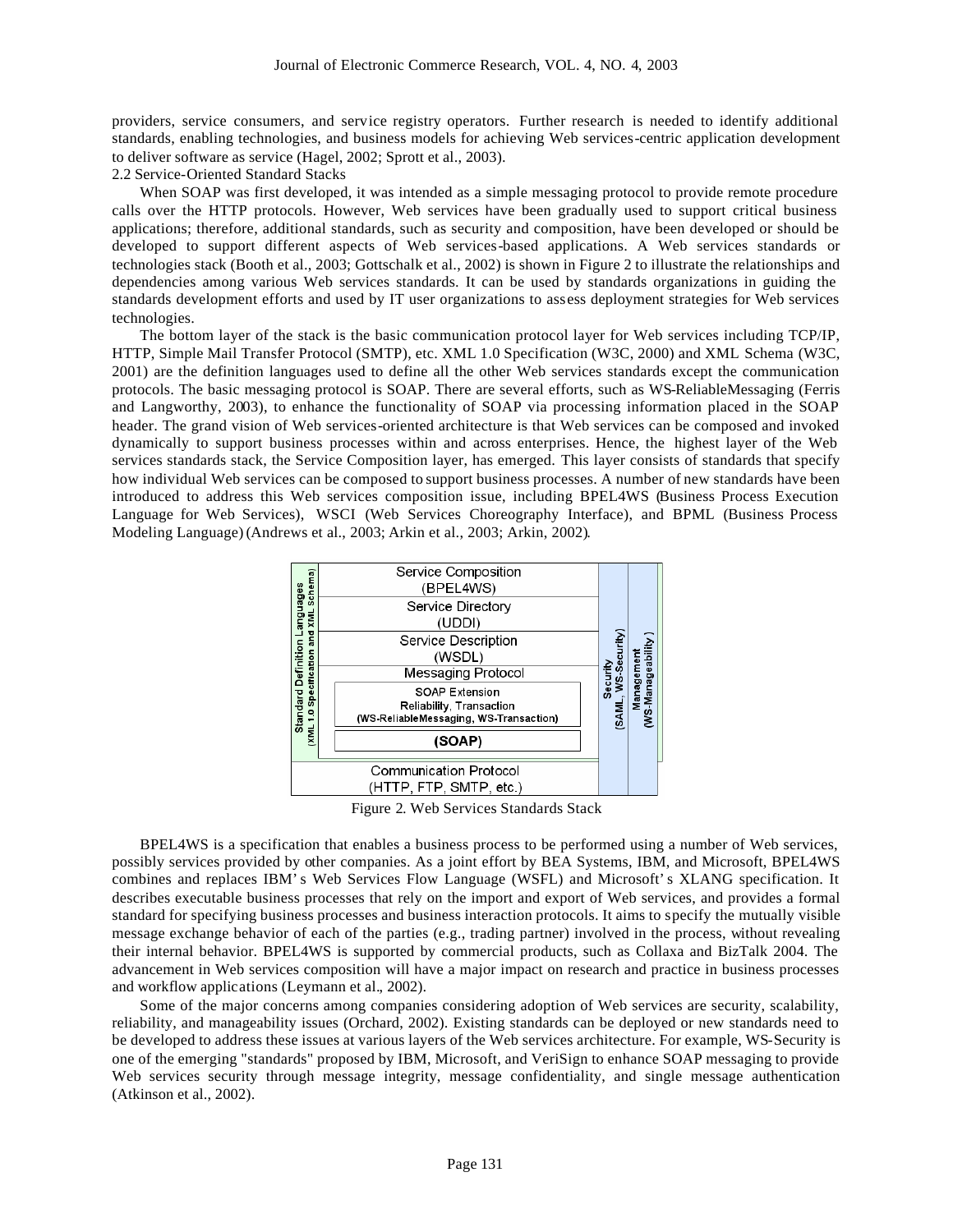Web services do not have user interface elements. They cannot be accessed by end users directly and have to be consumed by programs. Therefore, the awareness of Web services by application users is very limited. New standards, such as Web Services for Remote Portals (WSRP), are visual Web services centric components that can be plugged-and-played with portals or other intermediary Web applications. WSRP supports the aggregation of content or applications from different sources into a portal environment without programming (Luis Diaz et al., 2002). The development of end user-oriented Web services is still rare.

There is a stream of research in Semantic Web that enables greater access to services on the Web (Berners-Lee et al., 2001; McIlraith et al., 2001). The purposes for the development of ontology of services, DAML-S (The SAML Services Coalition, 2003) under the DARPA Agent Markup Language (DAML) program, are closely related to various Web services standards as indicated in Table 1. The Semantic Web research community is main ly grounded in artificial intelligence discipline while Web services standards are developed mainly by practitioners and sponsored by software vendors such as IBM and Microsoft. There are very limited interactions between Web services standards and Semantic Web research. Adding ontology support to UDDI to facilitate Web services search is a promising direction for future research.

| <b>Purposes</b>             | <b>Web Services Standards</b> | <b>Semantic Webs</b>     |
|-----------------------------|-------------------------------|--------------------------|
| Advertising and discovering | <b>UDDI</b>                   | <b>SERVICEPROFILE:</b>   |
| services                    |                               | service <i>profile</i>   |
| A detailed description of a | BPEL4WS                       | SERVICEMODEL:            |
| service's operation         |                               | the <i>process</i> model |
| How to interoperate with a  | WSDL and SOAP                 | SERVICEGROUNDING:        |
| service, via messages       |                               | the <i>grounding</i>     |

Table 1. Comparison of Web Services and Semantic Webs

## **3. Web Services Adoption**

With evolving standards and improving infrastructure, Web services are currently in the early adoption phase. While most organizations are currently experimenting with Web services for application integration, some have already developed innovative implementations. So far, their deployments have been mainly found in two areas: (1) EAI – enterprise application integration that integrates disparate components of an enterprise wide system; and (2) B2B – business partner integration and secure exchange of data with dedicated partners without using a proprietary approach.

Web services, like the Internet, is less about technology but more about creating more efficient ways to do business and identifying new business opportunities. Web services will lead to major changes to business processes. Such changes will require IT organizations to evaluate their system architectures and determine how they will deliver these new business services. The experiences of early Web services adopters reflect the fundamental shift towards service-oriented architecture. Web services technology has been adopted as a mechanism for a wide variety of uses within the enterprise. The technology can be exploited as a remote-procedure-call mechanism, a component interface mechanism, an EAI-style integration mechanism, a means to standardize portal technologies, and an approach to linking businesses over the Internet.

The adoption process of Web services can be discussed in several stages. The initial Web services utilization is driven by a need to remove the binding problem on interfaces. Web services (specifically SOAP, UDDI, and WSDL) enable any compliant application to invoke any interface function. This is a unique proposition that eliminates various technology concerns for users. If any technology has the ability to invoke a Web service and expose interfaces as services, it becomes quite simple to use the technology as a means to hide platform differences.

The second stage that most organizations will undertake in their adoption of Web services will be the enabling of existing applications. Application integration requirements will foster the use of Web services interfaces on backoffice and legacy applications, and many existing browser-based applications will need to be enhanced to provide information in a structured form.

The third stage of the Web services adoption is the creation of generally available business services like business components that use the Web services' technical infrastructure. These will be collections of Web services interfaces that are available to the organization. These services will be automated business functions that the organization can delegate. These services will have programmatic interfaces to execute the primary transactions and functions of the services. However, they will also likely have various services that are presented as browser-based applications as well.

Finally, the last stage of Web services development will arrive as the number and types of Web services increase in the organization. Early on, when there are few Web services, the technology that provides those services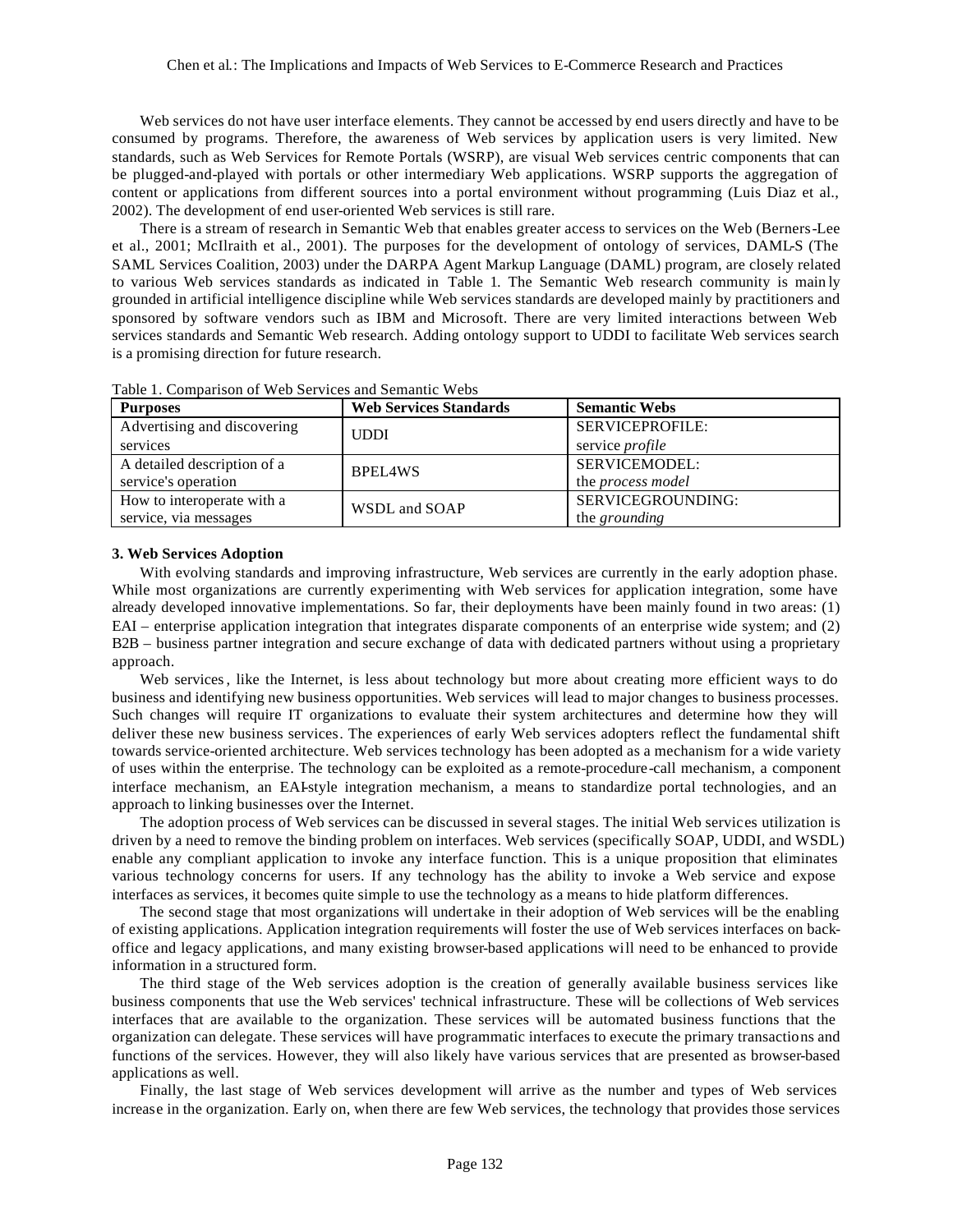will be derived from existing application capability, or add-on solutions. As the number of services grows, the need for a central point to administer these services and to create common solutions to various technical characteristics will increase.

#### 3.1 Drivers and Motivations

Web services represent a profound change in the way applications are developed and can derive productivity and efficiency gains throughout organizations and across industries. Rather than developing static applications, Web services will allow companies to develop functions that can be called on demand and used on their own or in conjunction with other Web services to provide a business service. In addition, when business conditions change, business professionals can adapt the Web services application to new circumstances quickly and easily. By encapsulating business relevant functionality, Web services make it possible to rapidly create and modify applications that could never have been created through a traditional IT development model.

Today's IT imperative is to reduce technical complexity so as to increase business flexibility, and Web services provide the first widely accepted, standards-based framework for the new agile enterprise. Open standards and interoperability are major drivers of Web services' acceptance. Such technical benefits as flexibility, visibility, and leverage of Web services can also enable bottom-line returns. By adopting Web services, businesses can realize lower costs, application sharing, flexibility, streamlined business processes, additional new revenue streams, and new business models.

The business implications of Web services are significant and there are many opportunities that these new standards present for reducing costs and creating new business opportunities. Businesses are motivated to adopt Web services for several reasons: (1) lower development costs - through the use of standard interfaces (XML/SOAP) integration is simplified, resulting in both time and cost savings; (2) application reuse - each application can become a reusable object allowing a business to leverage their existing applications and shorten the total development cycle; (3) flexibility - using Web services it becomes easier to incorporate changes to support new product introduction; (4) streamlined processes - Web services can help improve business processes by eliminating manual steps through the use of standard application interface; and (5) smooth integration - introducing Web services-enabled applications to either work with business partners in a limited manner or fully in the marketplace allows other Web services applications to find each other and interact without requiring permanent links or integration development. 3.2 Adoption Issues

However, despite all of the potential benefits of Web services, a number of impediments still hinder their widespread adoption. Web services have to overcome these obstacles before its full-scale adoption becomes a reality. Among them, security, availability, reliability, and performance are the critical issues that have to be addressed first.

Security is oftentimes cited as the most important concern in Web services adoption. When Web services introduce enterprises to a new level of interoperability and openness, new security challenges are arising. This is due to several factors: the human-readable nature of the SOAP payload, use of the relatively open HTTP port 80, and the Web services philosophy that promotes interoperability across the public Internet.

Furthermore, because Web services involve passing information among multiple vendors, they also pose particular challenges to identity management, authorization, and authentication. These issues are particularly problematic for Web services because applications are connecting to multiple other applications across corporate boundaries. As such, when Web services transactions span multiple applications and organizations, it is difficult to trace and respond to an attack across different Web servers, applications, and lines of business.

Currently anyone who wants to implement highly secure and routable Web services must use their own proprietary extensions, manually modify the WSDL generated by their toolkits, and customize the SOAP messages at a very low level. Just as with standard Web-based traffic, authentication, access control, encryption and data integrity play an important role in providing basic levels of security for communication with Web services. Hopefully, standards efforts such as WS-I (Web services Interoperability) and WS-Security can help address these authentication and authorization issues. WS-Security also provides a general-purpose mechanism for associating security tokens with messages.

The Web in its current state can be unreliable sometimes, and applications that rely on several Web services are susceptible to the failure of any one of them. When external vendors are the Web services providers, the consuming company has no control over the server load or reliability. Moreover, as multiple applications may rely on one Web service, any change to that service can cause several applications to fail at once and result in a propagation of errors. As such, higher reliability for the Internet infrastructure has to be improved in the future for widespread Web services adoption.

The next concern is the performance of Web services. Since XML is text-based and entails more data to be transmitted and processed, Web services run relatively slower over HTTP, which in itself is not a high-performance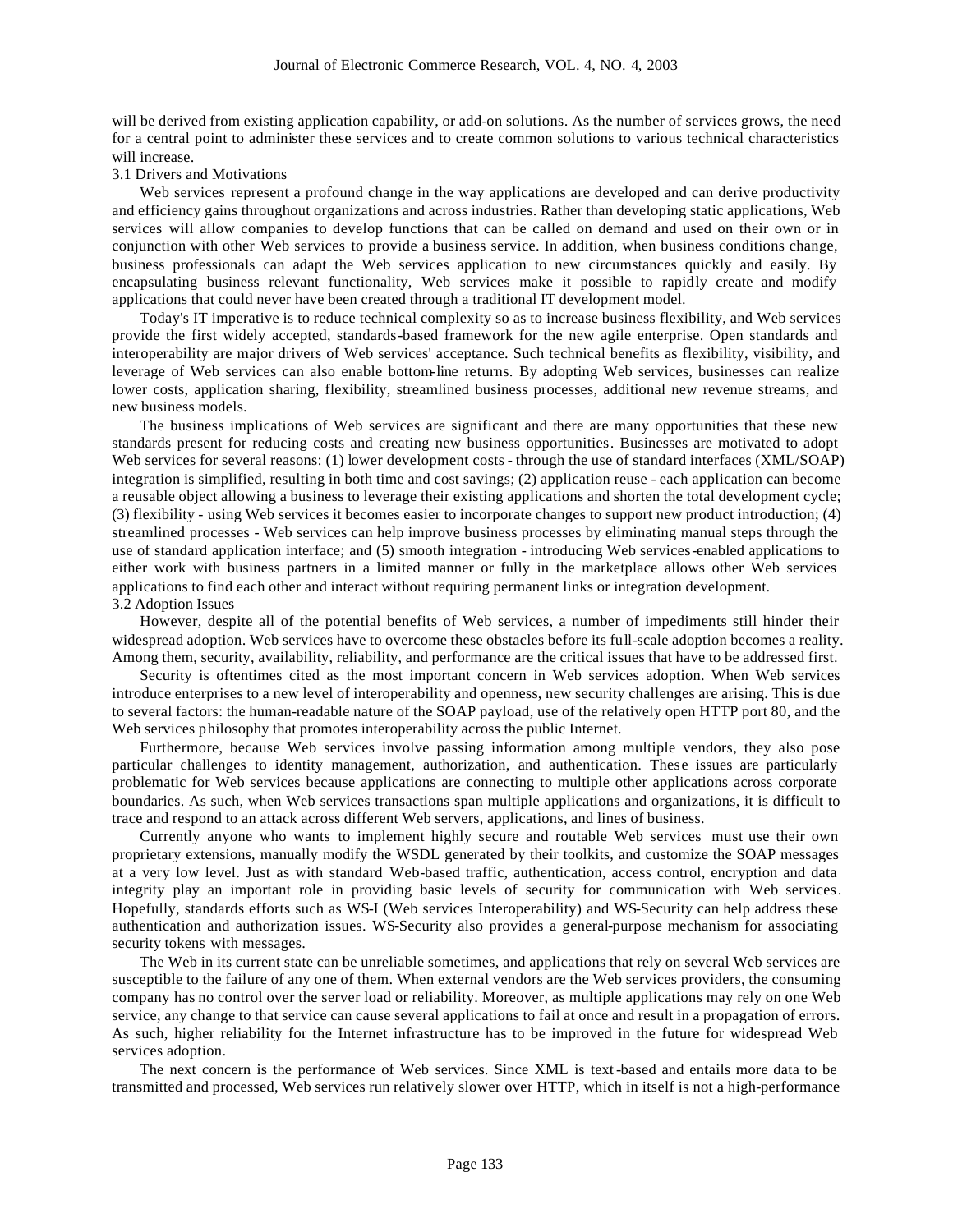protocol either. Adding a security protocol like Secure Socket Layer (SSL) would slow performance even more. Therefore, Web services currently are not considered as an appropriate framework fo r mission-critical applications.

In addition to these technical challenges, careful diligence is required to identify how Web services can run business more efficiently and create new opportunities. Managing the costs and complexity of change is the biggest obstacle to increasing business flexibility. Monitoring, control, and billing of costs are among the primary business requirements for adopting Web services.

Trust has also become another managerial issue in adopting Web services. It's not only a matter of how well a company can trust the security of the Web services, but also of how well customers, partners, and IT managers can trust Web services to perform as advertised. Companies that are undertaking Web services initiatives and building service-oriented architectures are doing so with extreme caution. One of the two papers accepted for this issue specifically examines this trust issue from the perspective of customers. In their study, Luarn and Lin (2003) find trust, customer satisfaction, perceived value and commitment all influence customer loyalty, either directly or indirectly. They offer some important implications from their results for IT practitioners and future IS research. 3.3 An "Inside-out Incremental" Strategy for Adoption

As the standards and technologies for Web services keep evolving, organizations will need a roadmap that can guide them to adopt Web services in a structured manner to deliver its business benefits without unnecessary risks. An "inside-out" strategy can minimize risks and ensure that potential pitfalls are avoided.

Web services should be implemented incrementally, first within an organization and then expanding outward as standards and technologies mature. As with many new technologies, organizations will first deploy Web services internally to improve operational efficiencies and gain a unified view of complex business processes. One of the advantages of starting internally is that it is relatively easy to ensure that the chosen technologies and standards are available and compatible. Familiarity with Web services inside the organization is clearly desirable before exposing them to trading partners.

Starting internally, Web services also provide a simple and powerful way of making processes and data assets of a business accessible and reusable throughout that organization. Because disconnected proprietary systems can be accessed through standard Web services interfaces, it is relatively easy to create applications that bring together data from multiple, possibly remote locations. Similarly, new functionality can be exposed using standard SOAP interfaces to make it available across the organization. The standards that surround Web services allow companies to leverage the power of reuse like never before.

After Web services are successfully utilized internally, organizations can extend these services to customers, partners, and suppliers with which they have already negotiated agreements. Organizations now migrate existing applications to a Web services platform to automate the processes that implement an ongoing contract or supply chain relationship. During this phase, transaction protocols and security standards will become critical to the success of Web services-enabled applications.

As the breadth of companies deploying Web services on commonly used standards grows, so will the potential for more sophisticated interactions. During this phase, organizations could use Web services to facilitate the negotiation of business agreements within a set group of partners, suppliers, and customers. This phase is far more dynamic than the earlier phases; therefore, some business logic may still required human intervention.

The last part of the strategy involves improving on previous phases by enabling not only B2B process execution and negotiation with existing partners, but also the dynamic search for and identification of new business partners. Once potential partners are identified, Web services-enabled applications will negotiate the terms of the operating procedures between organizations that may never have worked together before, execute the resulting agreements, and even enable billing and payment for services and products. By allowing organizations to easily participate in unbounded communities of customers, partners, and suppliers, Web services will pave the way for unprecedented B2B productivity. Achieving this level of services will require widespread agreement on a wide range of standards, as well as global directories that enable anonymous but reputable and legitimate participants to easily and reliably locate one another for collaboration.

#### **4. Web Services Impact**

Web services are self-contained and self-describing modular applications that can be published, located, and invoked across the Web. This nature of Web services could facilitate a new trend in B2C e-commerce towards micro -commodity and micro-consumption; that is, products and services can be designed and delivered in finer granularity and customers can pick and choose only the desired ones. On the one hand, businesses might want to break the existing applications in much smaller pieces and make it available as Web services. On the other hand, new applications under development should be designed as granular Web services. For consumers, Web services can provide greater flexibility and refine cohesion. Theoretically, customers can buy different pieces from multiple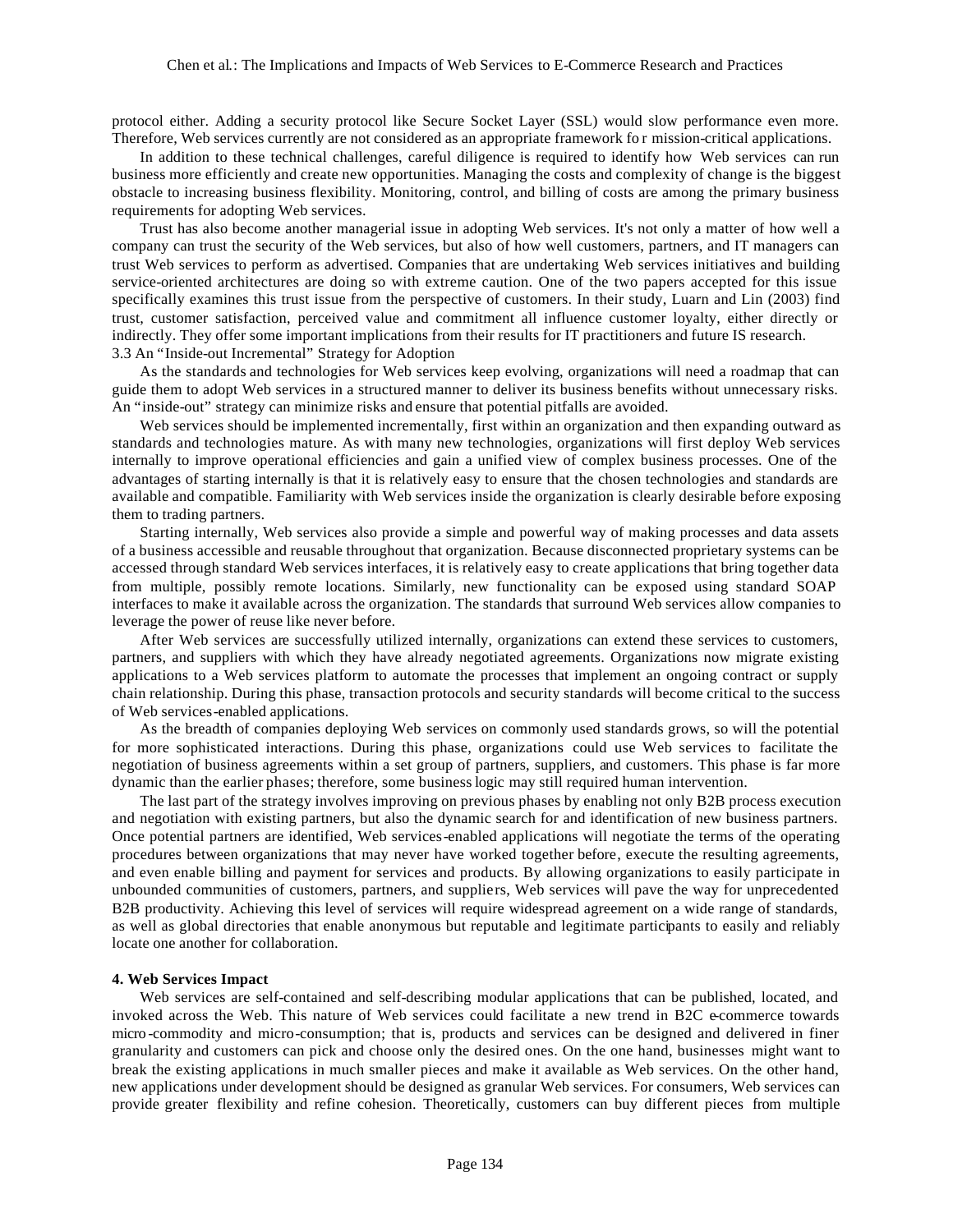product or service providers, put these pieces together the way they want, and do not worry about the communication and interfacing problem. That is, customers can choose "best of breed" modules and put them together in any way desired. At the same time, under Web services, the cost of switching product or service providers will be reduced to minimal.

Briefly defined, business-to-business (B2B) ecommerce refers to e-commerce activities that are conducted exclusively between business entities. Electronic data Interchange (EDI) is an example of the early form of B2B systems. Maruyama (2002) suggested that the primary motivation of Web services comes from a desire to dynamically integrate business processes. This desire meets with the now ubiquitous Internet technologies and the modern software engineering concepts (e.g., software components and distributed objects) and produces the standard set of protocols. Existing EDI and XML-based B2B systems improve the efficiency of communication between business parties, but there are no fundamental changes in the business workflows. Now because business processes that are implemented as enterprise application are programmatically accessible from the Internet, it is possible to dynamically integrate these businesses to create new business workflows. As Web services have been increasingly used to build and integrate applications in a standardized way, the barriers to business-to-business integration will be greatly reduced. As a result, Web services will advance traditional B2B e-commerce to *dynamic e-business* by dynamically connecting systems, business partners, and customers cost-effectively through the Web. 4.1 Impact on Business Applications

There has been an ongoing effort on enterprise application integration (EAI) for many companies to improve interoperability as systems can speak the same language or use the same protocols. Accenture (2003a) described that EAI is a vital strategic enabler that provides a common integration framework, enabling companies to integrate program-to-program business processes, workflows, and data across disparate applications. EAI increases a company's ability to respond, adapt and collaborate with innovations quickly and relatively inexpensively. However, EAI might be too focused on the current implementation and result in locking companies into a proprietary EAI product.

Web services promote easy integration within and outside a company's boundary. Web services also increase interoperability – especially as they are added to middleware and integration products. Businesses should view the Web services evolution as a complimentary integration solution to EAI and beyond. Corporate leaders should understand and review both technologies for implementation into overall integration architecture. EAI will inexpensively support the addition of Web services into the architecture. Kreger (2003) described that Web services technologies are being developed as the foundation of a new generation of B2B and EAI architectures, as well as important parts of such "on demand" components as grid, ubiquitous, and autonomic computing.

Internet expands the geographic possibilities, making it feasible for services to be solicited and delivered from almost anywhere. Web services add another dimension where applications rather than individuals find and engage services. The interaction no longer needs to be local and no longer even needs to be performed by a human – automatic computing. For Grid computing, Gannon (2002) defined a computational Grid as a set of resources, such as computers, networks, on-line instruments, data servers or sensors that are tied together by a set of common services which allow the users of the resources to view the collection as a seamless computing/information environment. There are several obvious ways that the Web services model can be used in Grid systems. Many more of the standard Grid services can and will be given WS interface. Standards like UDDI and WSDL provide a discovery mechanism for services that is very similar to the Grid information system model, but it is applied at the level of application services instead of Grid hardware resources. WS applications can also be enhanced by adding Grid security protocol.

Accenture (2003b) depicted that the Web services architecture – with connectivity and integration at its core – will help to spur growth through the take up of a whole range of new computing forms that should fuel mobility in the short term and ubiquitous connection in the long term. That is, Web services will enable the movement from (1) application integration to (2) the integration of processes across the enterprise and then (3) ubiquitous integration as devices, people and organizations are continuously and seamlessly connected to each other. 4.2 Impact on workflows and business processes

Papazoglou (2003) described that traditional enterprise workflow and business process management systems support the definition, execution and monitoring of long running processes that coordinate the activities of multiple business applications. However, traditional workflow models rely on message-based computing methods that in nature are tightly coupled to protocols for e-business or application integration. These protocols assume a tightly linked and controllable environment, which is not the nature of the Web. As a result, internal application may not be readily configured for Web deployments. Further, when moving to the Web environment, participants in workflows won't be pre-determined and may be dynamically chosen to fulfill certain roles.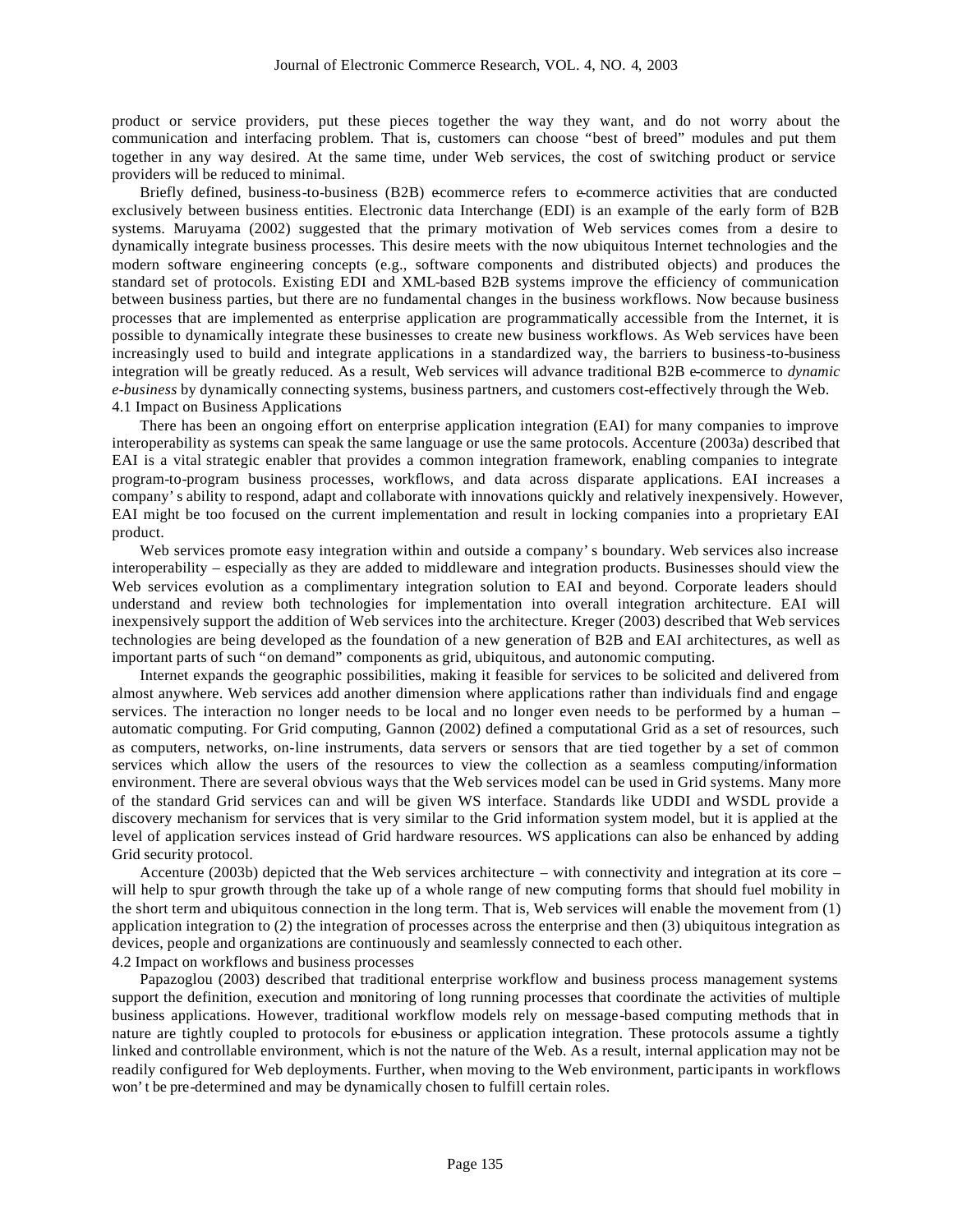At the message exchange level, Web service technology can solve the traditional problem by replacing proprietary interfaces and data formats with a standard Web-messaging infrastructure equipped with SOAP and XML. Further, Web services promote communication standards and common protocols for loosely coupled applications and can assist dynamic workflow and business process management in the Web environment. Bo x (2003) stated that Web services can help automate and orchestrate business processes, and Web services can contribute to the drive for standardization of workflow and business processes across the enterprise to engender global economies of scale.

Three standards that have been developed to handle business-level coordination on workflow and business process as Web services technology advances: Business Process Execution Language for Web Services (BPEL4WS or BPEL), WS-Coordination (WS-C), and WS-Transaction (WS-T). BPEL4WS is a workflow-like definition language that describes sophisticated business processes that can orchestrate Web services. WS-C and WS-T complement BPEL to provide mechanisms for defining specific standard protocols for use by transaction processing systems, workflow systems, or other applications that wish to coordinate multiple Web services. These three specifications work together to address the business workflow issues implicated in connecting and executing a number of Web services that may run on disparate platforms across organizations involved in e-business scenarios. As a result, Web services can be viewed as Internet-based applications fulfilling a specific task or a set of tasks that can be combined with other Web services to maintain workflow or business transactions. 4.3 Impact on business practices

Web services can extend the life of their existing systems rather than rebuilding and incurring greater costs. Kreger (2003) reported that Web services deployments have shown that existing assets used within a company can readily become revenue-generating assets. Web services should be leveraged today for application integration and programming model unification. New product plans and business connections being developed should consider Web services as part of the solution. Companies should carefully examine their current status and future needs, and plan implementation of Web services realistically to achieve the company's goal. Accenture (2003a, 2003b) argued that companies can use standard Internet technologies (independent of any particular platform) offered by Web services for three types of integration – internal, external, and multi-channel. For internal implementation (application-toapplication interaction), integration of heterogeneous systems can be done at lower cost and enterprise systems can be exposed as a set of reusable Web services which can be consumed by composite business applications. For external implementation (inter-enterprise connectivity), business partners will communicate transactions based on agreed standard documents for each step in a business process, significantly reducing custom business processes. For multi-channel implementation (global access by extended users over the Web), this type of integration can retool existing applications across these different channels to adapt to business innovations and extend the reach of systems across value and supply chains.

Web services can remove the technical barriers to inter-organizational processes. However, this shifts the focus to the two remaining business barriers: shared semantics and contractual obligations. The reason most Web services Web services implementations are internal today that both of these factors are within the control of the organization. Kreger (2003) pointed out that the vision of fully dynamic, *ad hoc* business partnerships is not yet viable for a number of reasons. First, the infrastructure standards outlined here must be finished, productized, and widely deployed. Second, industry standard Web services interfaces, or portTypes, must be defined for the various aspects of B2B relationships. Finally, XML languages that can describe legally binding businesses and service-level agreements must be defined and standardized. This is more than a technical challenge; it may be a cultural challenge as well because business relationships often span legal, cultural, language, and national boundaries. Dignan (2002) suggested that for Web services to work as imagined, technology hurdles must be the first challenges overcome, but businesses also will have to change the way they view software and intellectual property rights. Proponents of the Web services vision also face work in the areas of security, standards, and privacy. Aoyama et al. (2002) also identified that non-ownership of software and service outsourcing over the Internet will challenge the software industry as well as the whole community of software users.

### **5. Web Services and Outsourcing**

IT outsourcing has been a pervasive concept and practice. Basically, IT outsourcing describes the situation where a company contract with outside vendors to fulfill the company's IT needs. Richmond et al. (1992) defined IS outsourcing as the subcontracting of some or all the information systems functions by one firm to another. Willcocks and Fitzgerald (1993) described that IS outsourcing is the commissioning of third party management of IT assets, people, and /or activities to required results. As companies started to baffle the idea of maintaining full-scale applications internally, IT outsourcing initiatives started to emerge in the 1980s. Jurison (1998) summarized many reasons for considering IT outsourcing such as cost savings through economies of scale, cash infusion, reduced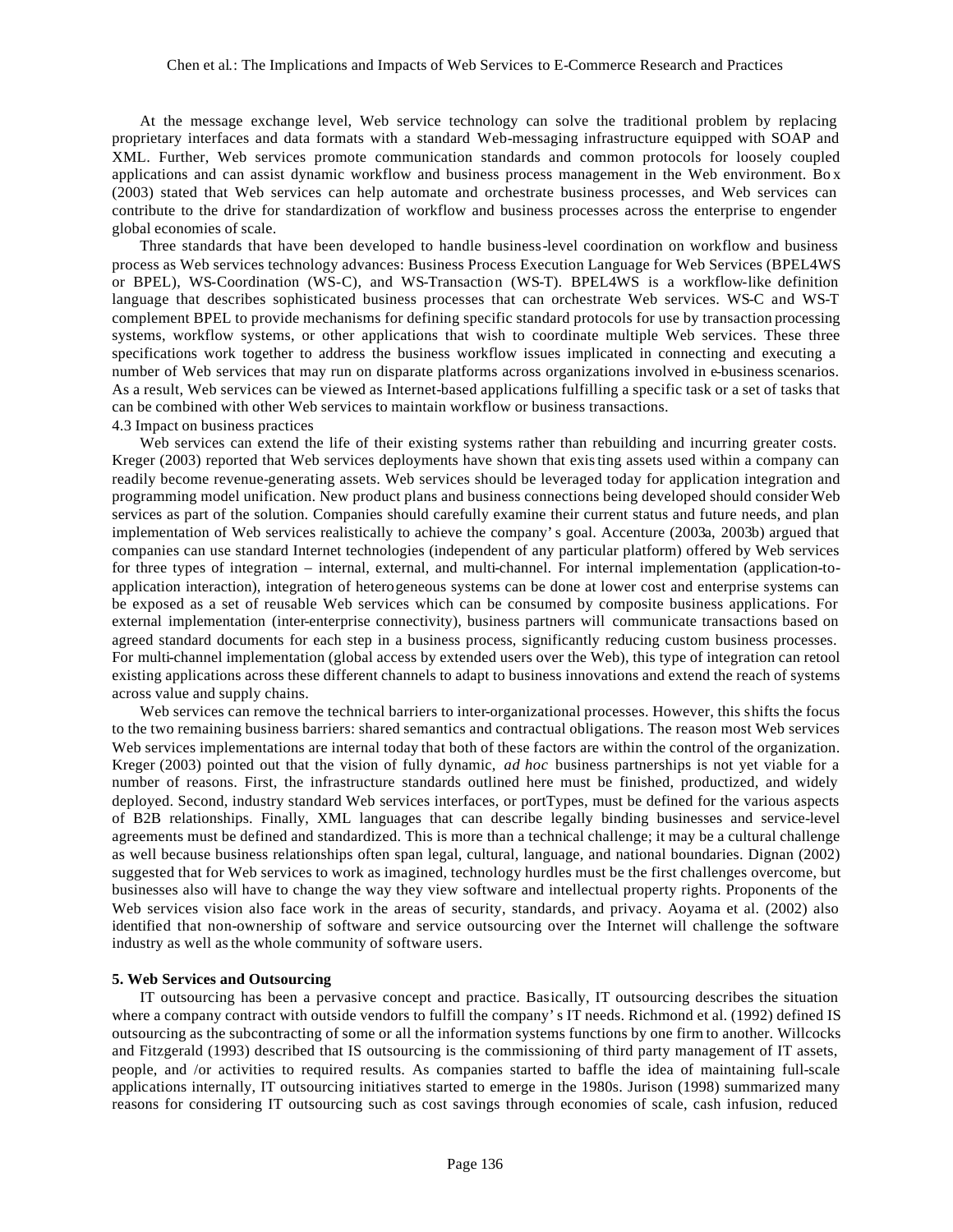capital spending, faster applications development, improved service and quality, access to IT expertise and competence, access to new technologies, flexibility in managing IT resources, and elimination of a troublesome function.

Originated from the concept of IT outsourcing, application service providers (ASP) came in to existence in 1997. Basically, ASP is a business model of offering software as a service on a subscription bases. ASP industry Consortium (2000) defined that application service providers are service organizations that deploy, host, manage, and enhance software applications for customers at a centrally managed facility, offering application availability, performance and security. End-uses access these applications remotely using Internet or leased lines. Terdiman (2000) defined that application service providers are organizations that deliver the application functionality and associated services across a network to multiple customers using a pay-as-you-go payment model. One-to-many relationship (economies of scale) is the basic premise of an ASP striving for economies of scale by offering higher quality services at lower costs.

ASP business model has suffered from the inability to customize and integrate applications. In order to maximize the advantages of one-to-many, an ASP could try to only offer software in its pre-packaged form. However, ASP customers do demand customization and require integration, and they do not want to pay huge premiums for these services. Traditional ASPs usually absorb the costs for customization and integration in order to gain and keep customers. As a result, since early 2000, many ASPs have filed for bankruptcy including ones that were considered major players. In order for ASPs to offer their services efficiently and gain profitability, they must provide services in a standard way and deliver easy integration of provided services and customers' systems.

Web services promote integration and ensure interoperability and compatibility between applications on multiple platforms in seamless communication by using standards. Therefore, integration of the ASP-provided services with customers' systems becomes much easier with implementation of Web services. As a result, Web services allow clients to connect directly to the applications making the process more efficient. It allows ASPs to tightly integrate with their customers, creating tighter bond between both entities, and no longer have to worry about making these systems compatible with each other. The services that the ASP will be able to offer to the clients will be exceedingly better than what can be offered today. Specialization will become easier due to the platform independency and the ability for easy integration by using Web services.

Web services promote customization and flexibility by preparing applications as self-contained, self-describing, and modular applications. Therefore, ASPs can provide IT outsourcing services in finer granularity and customers can pick and assembly only necessary components; therefore, customization problem of ASPs can be eased. In order to achieve this goal, ASP must transfer existing hosted applications into the Web services model. That is, ASPs might need to break the existing application packages in much smaller pieces and make it available as Web services. For example, in 2000, Corio and USinternetworking, two early leaders of the ASP market, introduced their "one-toseveral" approach. This approach is to offer customization solutions in a standardized efficient way. The reusable components are modular solutions that can be offered to customer with similar needs. According to Corio, their product, Orion which facilitates the one-to-several approach, can satisfy about 95% of request customization.

For ASP customers, Web services can provide greater flexibility and refine cohesion. Theoretically, customers can buy different pieces from multiple ASPs, put them together the way they want, and do not worry about the communication and interfacing problem. That is, customers can choose "best of breed" modules and put them together in any way desired. In addition, under Web services, the cost of switching ASPs will be reduced considerably. This is especially crucial benefit from Web services for ASPs to attract customers by alleviating their fear of instability of ASPs.

Despite the downfalls of economy and dot-com breakdown, IT outsourcing is still a valuable option for companies. Web services appear to be a potential solution for the critical problems of the ASP business model and could further enhance IT outsourcing future. ASPs must set up a strategy to enter the Web services market and increase the benefits to their customers. The underlying business model will not have to be changed, but new standards must be adopted, and a strategy must be formed in order to efficiently switch from hosting proprietary applications into providing platform-independent and Web-based applications.

#### **6. Concluding Remarks**

Web services refer to a family of technologies that can universally standardize the communication of applications in order to connect systems, business partners, and customers cost-effectively through the World Wide Web. The emerging Web services standards and technologies enable companies to provide software functions and business services over the Web to be integrated by internal business processes or with trading partners. Web services have been proclaimed as "bigger than the Internet" by many advocates. These supporters believe that Web services are "the" technology to bridge the gap between IT and business. Beyond the hype, Web services hold the promise to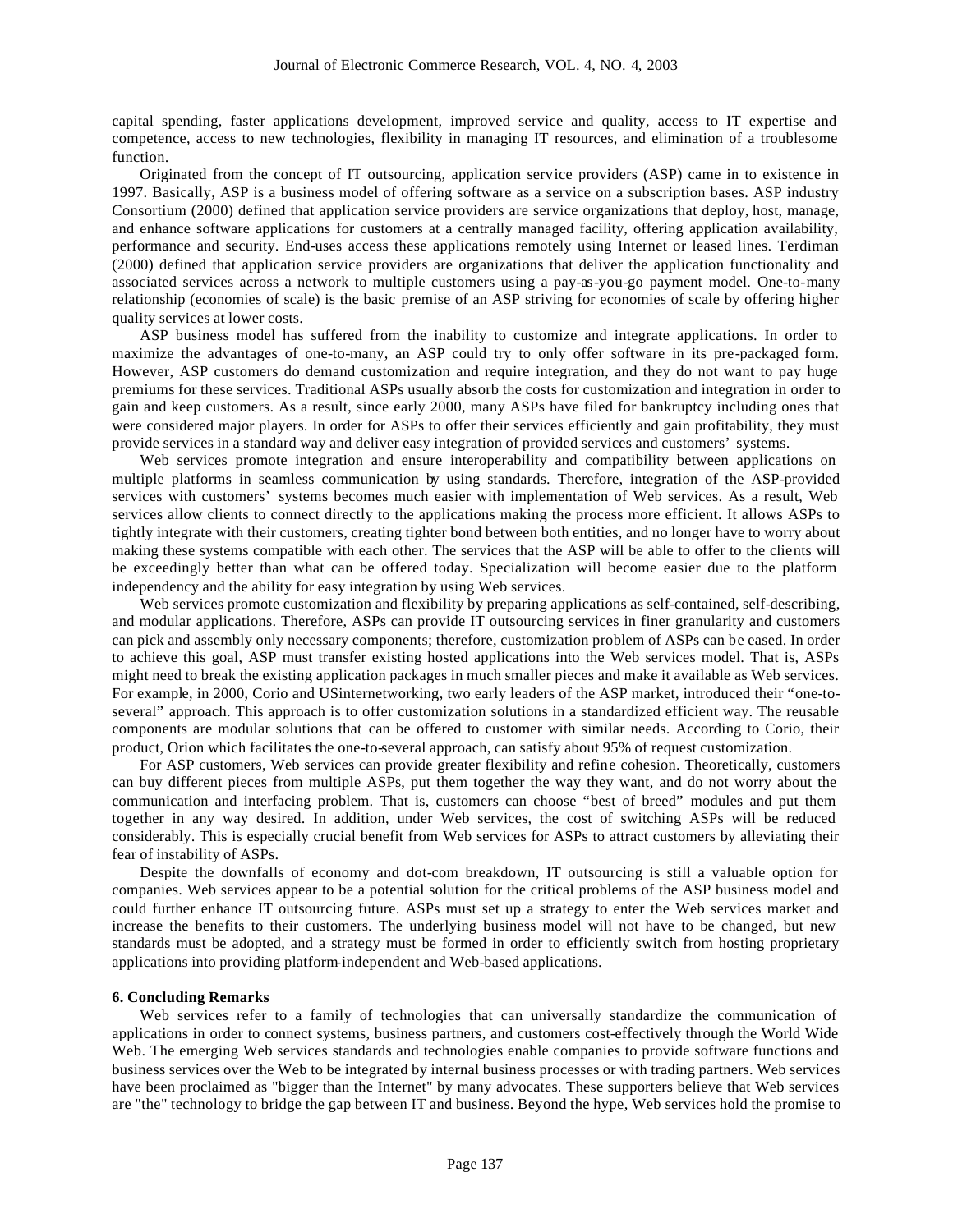handle and solve complex business problems in the foreseeable future of global competition. It generates a renewed interest and excitement in B2B electronic commerce and mobile commerce, as well as enterprise application integration (EAI). Major software vendors such as IBM, Microsoft, SAP, SUN, and Oracle are all embracing Web services standards and are releasing new products or tools that are Web services enabled. Web services will ease the constraints of time, cost, and space for discovering, negotiating, and conducting e-business transactions. As a result, Web services will change the way businesses design their applications as services, integrate with other business entities, manage business process workflows, and conduct e-business transactions. Research opportunities of Web services and e-commerce area are fruitful and important for both academics and practitioners. We wish that this introductory article can shed some light for researchers and practitioners to better understand important issues and future trends of Web services and e-business.

### **REFERENCES**

- Accenture, "Web Services and Enterprise Integration: Friends Not Foes." http://www.accenture.com/xdoc/en/ services/web/insights/web\_enterprise.pdf, 2003a.
- Accenture, "Web Services: IT Efficiency Today … Powerful Business Solutions Tomorrow." http://www.accenture.com/xdoc/en/services/web/insights/web\_survey.pdf, 2003b.
- Andrews, T. et al., Business Process Execution Language for Web Services Version 1.1, http://www-106.ibm.com/developerworks/webservices/library/ws-bpel/, May 5, 2003.
- Aoyama, M., et al., "Web Services Engineering: Promises and Challenges," *Proceedings of International Conference on Software Engineering (ICSE'02)*, p. 19-25, 2002.
- Arkin, A., Business Process Modeling Language, BPMI.ORG, November 13, 2002.
- Arkin A., et al., Web Service Choreography Interface 1.0 Specification, http://dev2dev.bea.com/techtrack/wsci.jsp, 2003.
- ASP Industry Consortium, Internet Survey, http://www.aspindustry.org/surveyresults.cfm, 2000.
- Atkinson, B, etc., Web Service Security (WS-Security), Version 1.0, http://www-106.ibm.com/developerworks/library/ws-secure/, April 5, 2002
- Austin, D., et al. (eds.) Web Services Architecture Requirements, W3C Working Draft 14, http://www.w3.org/TR/wsa-reqs#id2604831, November 2002.
- Berners-Lee T., J. Hendler, and O. Lassila, "The Semantic Web," *Scientific American*, 84(5):34-43, 2001.
- Booth, D., et al. (eds.), Web Services Architecture, W3C Working Draft 8, http://www.w3.org/TR/2003/WD-wsarch-20030808/, August 2003.
- Box, B., "The Web Services Revolution," http://www.eds.com/thought/thought\_leadership\_web\_revolution.pdf, 2003.
- Chen, M. and M. J. Meixell, "Web-Services Enabled Procurement in the Extended Enterprise: An Architectural Design and Implementation," *Journal of Electronic Commerce Research*, 4(4), 2003.
- Christensen, E., et al., Web Services Description Language (WSDL) 1.1, W3C Note, http://www.w3.org/TR/ 2001/NOTE-wsdl-20010315, March 15, 2001.
- Collaxa, On BPEL4WS1.1, http://www.collaxa.com/product.bpel11.html, Sept. 2003.
- Curbera, F., D., Ehnebuske, and D. Rogers, Using WSDL in a UDDI Registry 1.05, UDDI Working Draft Best Practices Document, http://www.uddi.org/pubs/wsdlbestpractices-V1.05-Open-20010625.pdf, June 25, 2001.
- Dignan, L., "Report: Web Services a Decade Away," *ZDNet News*, http://zdnet.com.com/2100-1106-963182.html, 2002.
- Ferris, C. and D. Langworthy, Web Services Reliable Messaging Protocol (WS-ReliableMessaging), http://msdn.microsoft.com/ws/2003/03/ws-reliablemessaging/, March 13, 2003.
- Gannon, D. et al., "Programming the Grid: Distributed Software Components, P2P and Grid Web Services for Scientific Applications," *Cluster Computing*, *5*, pp. 325-336, 2002.
- Gisolfi, D. "Web Services Architect Part 1: An Introduction to Dynamic e-Business," http://www-106.ibm.com/developerworks/webservices/library/ws-arc1/, 2001.
- Gottschalk K., S. Graham, H. Kreger, and J. Snell, "Introduction to Web Services Architecture," *IBM Systems Journal*, Volume 41, Number 2, 2002, pp. 170-177.
- Hagel III, J. *Out of Box: Strategies for Achieving Profits Today and Growth through Web Services*, Boston: MA, Harvard Business School Press, 2002.
- Jurison, J., *A Risk-Return Model for Information Technology Outsourcing Decision*, John Wiley & Sons Inc., New York, USA, 1998.
- Kreger, Heather. "Fulfilling the Web Services Promise." *Communications of the ACM*, *46*(6), pp. 29-34, 2003.